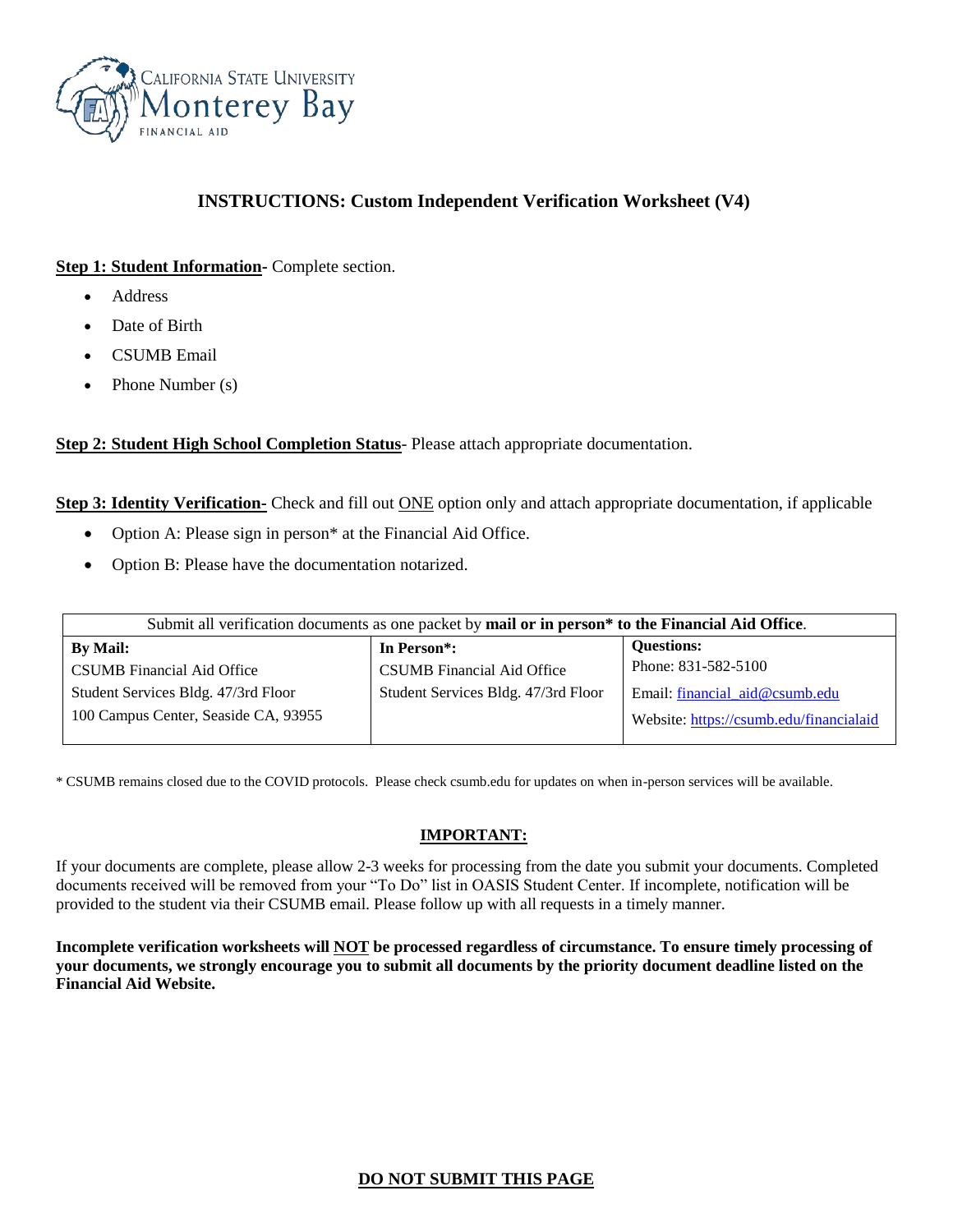| Last Name     | <b>First Name</b>                                        | M.I. | <b>OASIS Student I.D. (000-000-000)</b> |
|---------------|----------------------------------------------------------|------|-----------------------------------------|
| FINANCIAL AID | <b>EXALIFORNIA STATE UNIVERSITY</b><br>Monterey Bay      |      | For office use only                     |
|               | 2021-2022 Custom Independent Verification Worksheet (V4) |      |                                         |

Your 2021–2022 Free Application for Federal Student Aid (FAFSA) was selected for review in a process called verification. The law states that before awarding Federal Student Aid, the Financial Aid Office is required to confirm the information you reported on your FAFSA. To verify that you provided correct information, we will compare your FAFSA with the information on this institutional verification document and with any other required documents. If there are differences between your FAFSA and the financial documents provided, a financial aid administrator will make corrections to your FAFSA if needed.

✓ **SUBMIT COMPLETED** worksheet and required attachments to the Financial Aid Office by the **priority document deadline** listed on the Financial Aid Website: **<https://csumb.edu/financialaid>**

| <b>Step 1: Student Information</b>           |                                         |  |  |
|----------------------------------------------|-----------------------------------------|--|--|
|                                              |                                         |  |  |
| Street Address (Include apt. no.)            | Date of Birth                           |  |  |
| City<br>Zip Code<br><b>State</b>             | Student telephone number with voicemail |  |  |
| @csumb.edu                                   |                                         |  |  |
| Student's email address                      | Alternative number with voicemail       |  |  |
| <b>STEP 2: High School Completion Status</b> |                                         |  |  |

**Provide one of the documents listed below to the Financial Aid Office directly. We do not accept copies routed to the Financial Aid Office from any department on campus**. Your Financial Aid Award will not be disbursed to your account until an approved document is received **directly** from you or notarized and mailed.

- A copy of the student's high school diploma.
- For students who completed secondary education in a foreign country, a copy of the "secondary school leaving certificate" or other similar document.
- A copy of the student's final official high school transcript that shows the date when the diploma was awarded.
- A State certificate or transcript received by a student after the student passed a State-authorized examination that the State recognizes as the equivalent of a high school diploma (GED test, HiSET, TASC, or other State-authorized examination).
- An academic transcript that indicates the student successfully completed at least a two-year program that is acceptable for full credit toward a bachelor's degree.
- For a student who was homeschooled in a State where State law requires the student to obtain a secondary school completion credential for homeschooling (other than a high school diploma or its recognized equivalent), a copy of that credential.
- For a student who was homeschooled in a State where State law does not require the student to obtain a secondary school completion credential for homeschooling (other than a high school diploma or its recognized equivalent), a transcript, or the equivalent, signed by the student's parent or guardian, that lists the secondary school courses the student completed and includes a statement that the student successfully completed a secondary school education in a homeschool setting.

## **A student who is unable to obtain the documentation listed above must contact the Financial Aid Office.**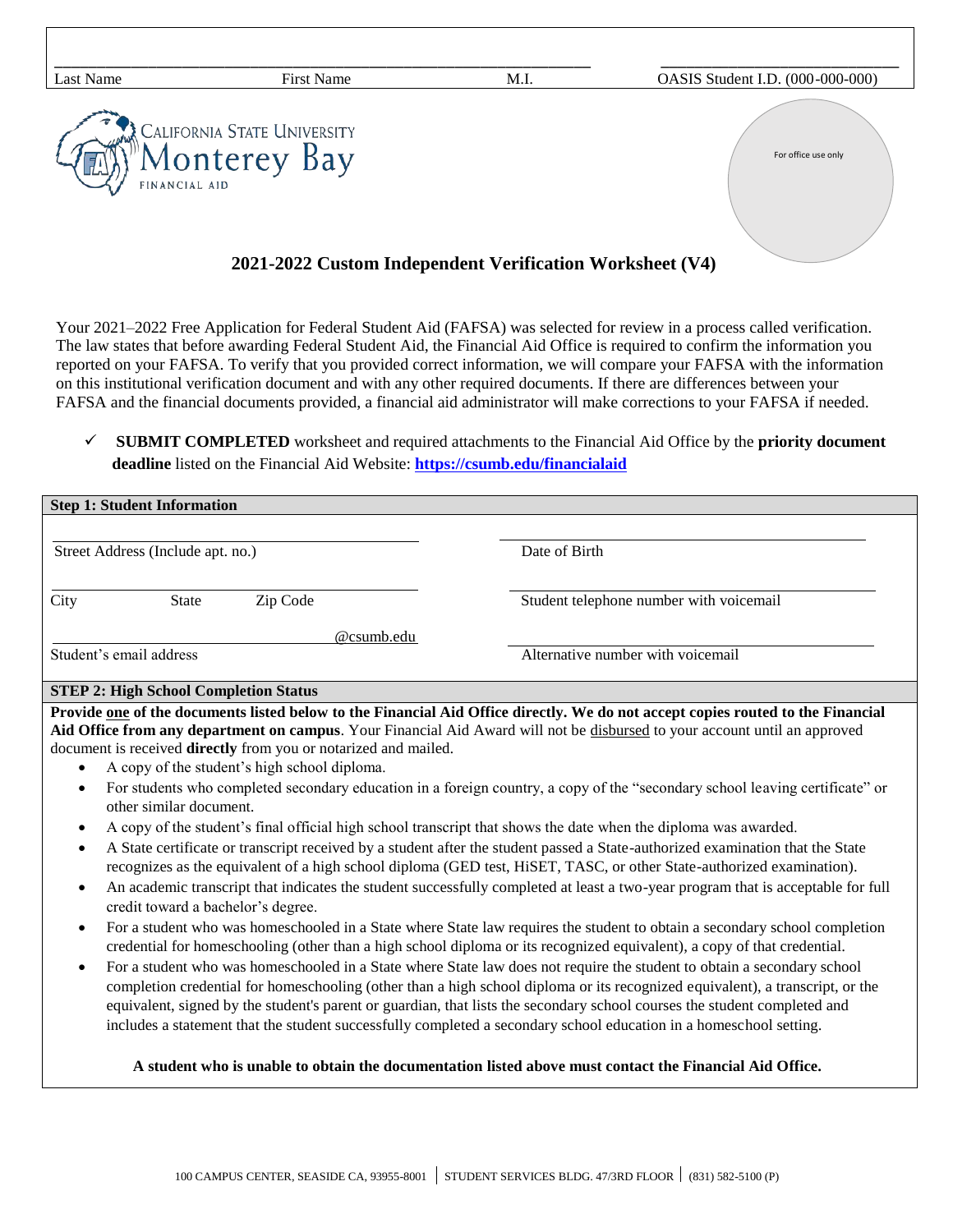| Last Name                                                                                                                                                                                                                                                                                                                                                                                                                                                                                                                                                                                                                                                                                                                                                                                                                                                                                                                                                                                                      | First Name                                                                                                                                                                                                     | M.I.                                                                                      | OASIS Student I.D. (000-000-000)                                                                                                     |
|----------------------------------------------------------------------------------------------------------------------------------------------------------------------------------------------------------------------------------------------------------------------------------------------------------------------------------------------------------------------------------------------------------------------------------------------------------------------------------------------------------------------------------------------------------------------------------------------------------------------------------------------------------------------------------------------------------------------------------------------------------------------------------------------------------------------------------------------------------------------------------------------------------------------------------------------------------------------------------------------------------------|----------------------------------------------------------------------------------------------------------------------------------------------------------------------------------------------------------------|-------------------------------------------------------------------------------------------|--------------------------------------------------------------------------------------------------------------------------------------|
|                                                                                                                                                                                                                                                                                                                                                                                                                                                                                                                                                                                                                                                                                                                                                                                                                                                                                                                                                                                                                |                                                                                                                                                                                                                |                                                                                           |                                                                                                                                      |
|                                                                                                                                                                                                                                                                                                                                                                                                                                                                                                                                                                                                                                                                                                                                                                                                                                                                                                                                                                                                                | STEP 3: Option A (To Be Signed at the Institution)*                                                                                                                                                            |                                                                                           | ** CSUMB remains closed due to the COVID protocols. Please check csumb.edu for updates on when in-person services will be available. |
|                                                                                                                                                                                                                                                                                                                                                                                                                                                                                                                                                                                                                                                                                                                                                                                                                                                                                                                                                                                                                |                                                                                                                                                                                                                | <b>Identity and Statement of Educational Purpose</b><br>(To Be Signed at the Institution) |                                                                                                                                      |
| to<br>verify his or her identity by presenting an unexpired valid government-issued photo identification (ID), such as, but not<br>limited to, a driver's license, other state-issued ID, or passport. The institution will maintain a copy of the student's photo ID<br>that is annotated by the institution with the date it was received and reviewed, and the name of the official at the institution<br>authorized to receive and review the student's ID.                                                                                                                                                                                                                                                                                                                                                                                                                                                                                                                                                |                                                                                                                                                                                                                |                                                                                           |                                                                                                                                      |
| below.                                                                                                                                                                                                                                                                                                                                                                                                                                                                                                                                                                                                                                                                                                                                                                                                                                                                                                                                                                                                         |                                                                                                                                                                                                                |                                                                                           | In addition, the student must sign, in the presence of the institutional official, the Statement of Educational Purpose provided     |
|                                                                                                                                                                                                                                                                                                                                                                                                                                                                                                                                                                                                                                                                                                                                                                                                                                                                                                                                                                                                                |                                                                                                                                                                                                                | <b>Statement of Educational Purpose</b>                                                   |                                                                                                                                      |
|                                                                                                                                                                                                                                                                                                                                                                                                                                                                                                                                                                                                                                                                                                                                                                                                                                                                                                                                                                                                                |                                                                                                                                                                                                                |                                                                                           |                                                                                                                                      |
|                                                                                                                                                                                                                                                                                                                                                                                                                                                                                                                                                                                                                                                                                                                                                                                                                                                                                                                                                                                                                | (Print Student's Name)<br>this Statement of Educational Purpose and that the Federal student financial assistance I may receive will only be used for<br>educational purposes and to pay the cost of attending |                                                                                           |                                                                                                                                      |
|                                                                                                                                                                                                                                                                                                                                                                                                                                                                                                                                                                                                                                                                                                                                                                                                                                                                                                                                                                                                                |                                                                                                                                                                                                                |                                                                                           | $for 2021-2022.$ (Name of Postsecondary Educational Institution)                                                                     |
|                                                                                                                                                                                                                                                                                                                                                                                                                                                                                                                                                                                                                                                                                                                                                                                                                                                                                                                                                                                                                |                                                                                                                                                                                                                |                                                                                           |                                                                                                                                      |
| (Student's Signature)                                                                                                                                                                                                                                                                                                                                                                                                                                                                                                                                                                                                                                                                                                                                                                                                                                                                                                                                                                                          |                                                                                                                                                                                                                | (Date)                                                                                    | (Student's ID Number)                                                                                                                |
| Verificación de Identidad y Declaración de Propósito Educativo<br>(Para ser firmada en la institución)                                                                                                                                                                                                                                                                                                                                                                                                                                                                                                                                                                                                                                                                                                                                                                                                                                                                                                         |                                                                                                                                                                                                                |                                                                                           |                                                                                                                                      |
| El estudiante debe comparecer en persona en el proporcional de la contradición de la contradición de la contradición de la contradición de la contradición de la contradición de la contradición de la contradición de la cont<br>para<br>(Nombre de la institución educativa postsecundaria)<br>verificar su identidad mediante la presentación de una identificación con fotografía (ID) válida emitida por el gobierno que<br>no haya expirado, como una licencia de conducir, otro tipo de identificación emitida por el estado o pasaporte, entre otros.<br>La institución conservará una copia de la identificación con fotografía del estudiante en la cual se anotará la fecha en la que<br>se recibió y revisó, y el nombre del funcionario de la institución autorizado a recibir y revisar las identificaciones de los<br>estudiantes.<br>Además, el estudiante debe firmar, en presencia del funcionario de la institución, la Declaración de Propósito Educativo<br>proporcionada a continuación. |                                                                                                                                                                                                                |                                                                                           |                                                                                                                                      |
| Declaración de Propósito Educativo<br>Certificó que yo, ______________________________, soy el individuo que firma esta<br>[Imprimir nombre del estudiante]<br>Declaración de Propósito Educativo, y que la ayuda financiera federal estudiantil que yo pueda recibir sólo será utilizada<br>para 2021-2022.<br>[Imprimir nombre de institución educativa postsecundaria]                                                                                                                                                                                                                                                                                                                                                                                                                                                                                                                                                                                                                                      |                                                                                                                                                                                                                |                                                                                           |                                                                                                                                      |
| [Firma del estudiante]                                                                                                                                                                                                                                                                                                                                                                                                                                                                                                                                                                                                                                                                                                                                                                                                                                                                                                                                                                                         |                                                                                                                                                                                                                | [Fecha]                                                                                   | [Número de identificación del estudiante]                                                                                            |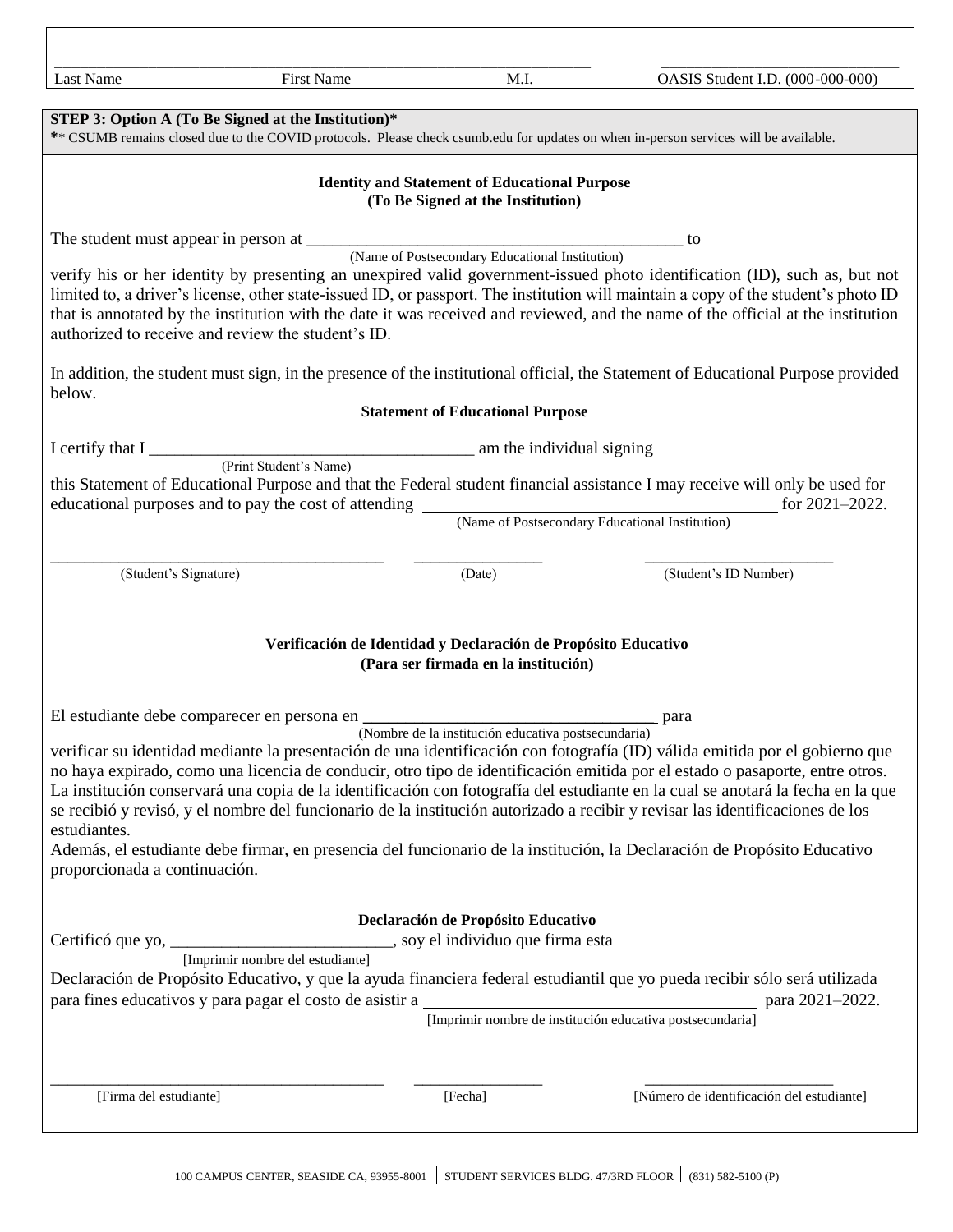| Last Name                                                                                                                                                                                                                                                                                                                                                                                                                                                                                                                                                                                                                                                                                                                                                                                                                                                                                                                                | <b>First Name</b>                                                                                  | M.I.                                    | OASIS Student I.D. (000-000-000)          |  |
|------------------------------------------------------------------------------------------------------------------------------------------------------------------------------------------------------------------------------------------------------------------------------------------------------------------------------------------------------------------------------------------------------------------------------------------------------------------------------------------------------------------------------------------------------------------------------------------------------------------------------------------------------------------------------------------------------------------------------------------------------------------------------------------------------------------------------------------------------------------------------------------------------------------------------------------|----------------------------------------------------------------------------------------------------|-----------------------------------------|-------------------------------------------|--|
|                                                                                                                                                                                                                                                                                                                                                                                                                                                                                                                                                                                                                                                                                                                                                                                                                                                                                                                                          |                                                                                                    |                                         |                                           |  |
|                                                                                                                                                                                                                                                                                                                                                                                                                                                                                                                                                                                                                                                                                                                                                                                                                                                                                                                                          | STEP 3: Option B (To Be Signed in the Presence of a Notary)                                        |                                         |                                           |  |
|                                                                                                                                                                                                                                                                                                                                                                                                                                                                                                                                                                                                                                                                                                                                                                                                                                                                                                                                          | <b>Identity and Statement of Educational Purpose</b><br>(To Be Signed in the Presence of a Notary) |                                         |                                           |  |
| If the student is unable to appear in person at _<br>(Name of Postsecondary Educational Institution)<br>to verify his or her identity, the student must provide to the institution:<br>(a) A copy of the unexpired valid government-issued photo identification (ID) that is acknowledged in the notary<br>statement below, or that is presented to a notary, such as, but not limited to, a driver's license, other state-issued ID,<br>or passport; and<br>(b) The original Statement of Educational Purpose provided below, which must be notarized. If the notary statement<br>appears on a separate page than the Statement of Educational Purpose, there must be a clear indication that the<br>Statement of Educational Purpose was the document notarized.                                                                                                                                                                       |                                                                                                    |                                         |                                           |  |
|                                                                                                                                                                                                                                                                                                                                                                                                                                                                                                                                                                                                                                                                                                                                                                                                                                                                                                                                          |                                                                                                    | <b>Statement of Educational Purpose</b> |                                           |  |
| I certify that I (Print Student's Name) am the individual signing<br>this Statement of Educational Purpose and that the Federal student financial assistance I may receive will only be used for<br>for 2021-2022.                                                                                                                                                                                                                                                                                                                                                                                                                                                                                                                                                                                                                                                                                                                       |                                                                                                    |                                         |                                           |  |
|                                                                                                                                                                                                                                                                                                                                                                                                                                                                                                                                                                                                                                                                                                                                                                                                                                                                                                                                          |                                                                                                    |                                         |                                           |  |
| (Student's Signature)                                                                                                                                                                                                                                                                                                                                                                                                                                                                                                                                                                                                                                                                                                                                                                                                                                                                                                                    |                                                                                                    | (Date)                                  | (Student's ID Number)                     |  |
| Verificación de Identidad y Declaración de Propósito Educativo<br>(Para ser firmada en presencia de un notario)                                                                                                                                                                                                                                                                                                                                                                                                                                                                                                                                                                                                                                                                                                                                                                                                                          |                                                                                                    |                                         |                                           |  |
| Si el estudiante no es capaz de comparecer en persona en _______________________<br>(Nombre de la institución educativa postsecundaria)<br>para verificar su identidad, el mismo debe proporcionar a la institución:<br>(a) una copia de la de identificación con fotografía (ID) válida emitida por el gobierno que no haya expirado, que se<br>reconoce en la declaración del notario que aparece a continuación, o que se presenta ante un notario, como una<br>licencia de conducir, otro tipo de identificación emitida por el estado o pasaporte, entre otros; y<br>(b) la Declaración de Propósito Educativo original proporcionada a continuación debe ser notarizada. Si la<br>declaración del notario aparece en una página separada de la Declaración de Propósito Educativo, se debe indicar de<br>manera clara que la Declaración de Propósito Educativo era el documento notarizado.<br>Declaración de Propósito Educativo |                                                                                                    |                                         |                                           |  |
| Declaración de Propósito Educativo, y que la ayuda financiera federal estudiantil que yo pueda recibir sólo será utilizada<br>para fines educativos y para pagar el costo de asistir a <i>[Imprimir nombre de institución educativa postsecundaria]</i><br>para 2021-2022.                                                                                                                                                                                                                                                                                                                                                                                                                                                                                                                                                                                                                                                               |                                                                                                    |                                         |                                           |  |
| [Firma del estudiante]                                                                                                                                                                                                                                                                                                                                                                                                                                                                                                                                                                                                                                                                                                                                                                                                                                                                                                                   |                                                                                                    | [Fecha]                                 | [Número de identificación del estudiante] |  |